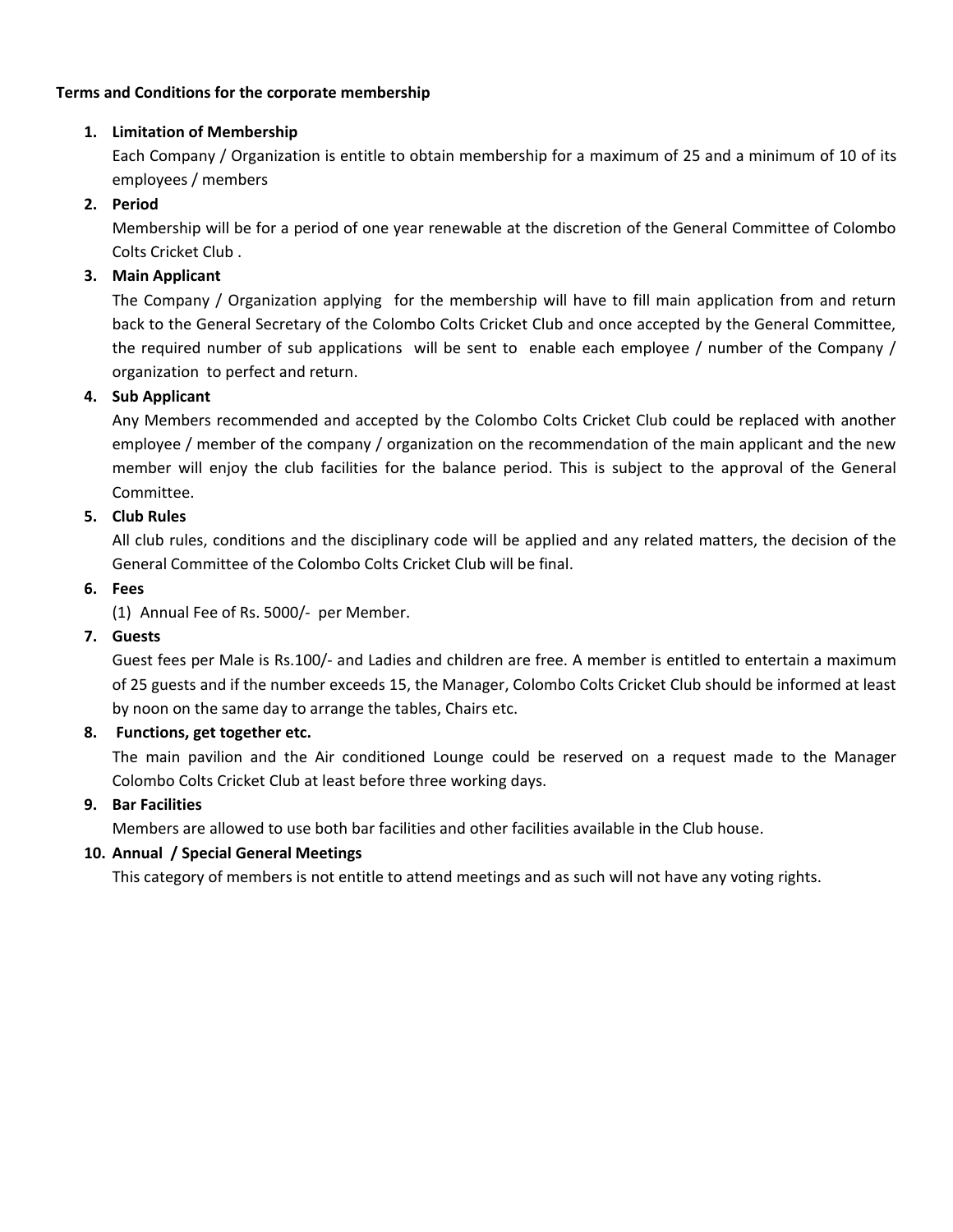#### **COLOMBO COLTS CRICKET CLUB CORPORATE MEMBERSHIP – MAIN APPLICATION**

| Age                                                                                                                                                                                                                                           |  |  |  |  |  |
|-----------------------------------------------------------------------------------------------------------------------------------------------------------------------------------------------------------------------------------------------|--|--|--|--|--|
|                                                                                                                                                                                                                                               |  |  |  |  |  |
|                                                                                                                                                                                                                                               |  |  |  |  |  |
|                                                                                                                                                                                                                                               |  |  |  |  |  |
|                                                                                                                                                                                                                                               |  |  |  |  |  |
|                                                                                                                                                                                                                                               |  |  |  |  |  |
| 10. Number of Individual members to be enrolled -                                                                                                                                                                                             |  |  |  |  |  |
|                                                                                                                                                                                                                                               |  |  |  |  |  |
|                                                                                                                                                                                                                                               |  |  |  |  |  |
| (The Proposer or the Seconded should be a member of the General Committee)<br>I certify that the above information is true and correct and agree to abide by the rules and regulations of the club and the conditions mentioned<br>over leaf. |  |  |  |  |  |
|                                                                                                                                                                                                                                               |  |  |  |  |  |
| Recommendations of the Interview panel                                                                                                                                                                                                        |  |  |  |  |  |
|                                                                                                                                                                                                                                               |  |  |  |  |  |
|                                                                                                                                                                                                                                               |  |  |  |  |  |
|                                                                                                                                                                                                                                               |  |  |  |  |  |
|                                                                                                                                                                                                                                               |  |  |  |  |  |
|                                                                                                                                                                                                                                               |  |  |  |  |  |
|                                                                                                                                                                                                                                               |  |  |  |  |  |
| President<br>Secretary                                                                                                                                                                                                                        |  |  |  |  |  |
| Entered in Membership Register Page No<br>Membership card posted / handed over on to Mr / Ms                                                                                                                                                  |  |  |  |  |  |

**……………………………………………….. ……………………………………………….**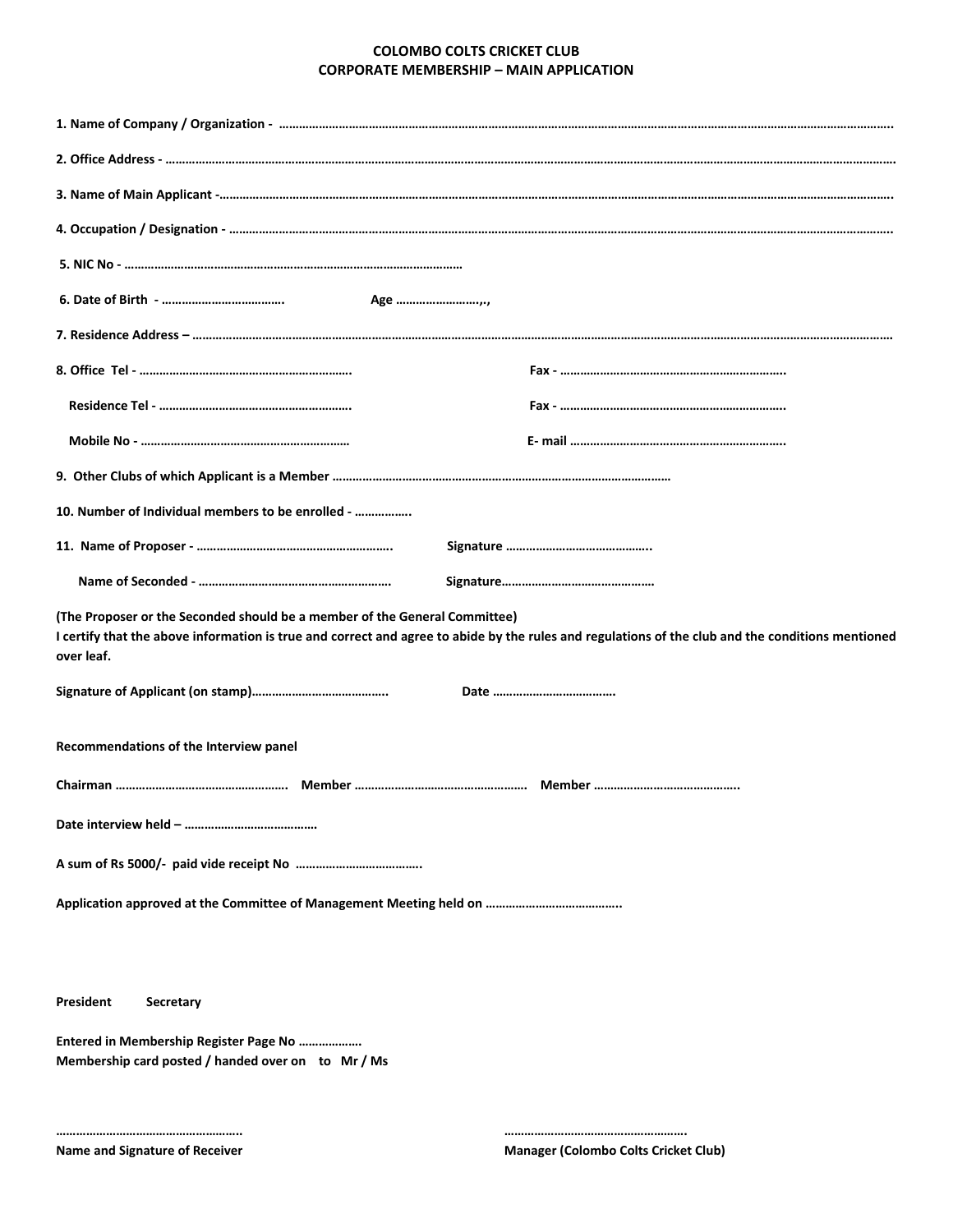| No.              | Name of Individual | <b>Designation</b> | NIC No. | Signature |
|------------------|--------------------|--------------------|---------|-----------|
| $\mathbf 1$      | Name:              |                    |         |           |
|                  | Address:           |                    |         |           |
|                  | Email:             |                    |         |           |
|                  | Mobile:            |                    |         |           |
| $\overline{2}$   | Name:              |                    |         |           |
|                  | Address:           |                    |         |           |
|                  | Email:             |                    |         |           |
|                  | Mobile:            |                    |         |           |
| $\overline{3}$   | Name:              |                    |         |           |
|                  | Address:           |                    |         |           |
|                  | Email:             |                    |         |           |
|                  | Mobile:            |                    |         |           |
| $\overline{4}$   | Name:              |                    |         |           |
|                  | Address:           |                    |         |           |
|                  | Email:             |                    |         |           |
|                  | Mobile:            |                    |         |           |
| $\overline{5}$   | Name:              |                    |         |           |
|                  | Address:           |                    |         |           |
|                  | Email:             |                    |         |           |
|                  | Mobile:            |                    |         |           |
| $\boldsymbol{6}$ | Name:              |                    |         |           |
|                  | Address:           |                    |         |           |
|                  | Email:             |                    |         |           |
|                  | Mobile:            |                    |         |           |
| $\overline{7}$   | Name:              |                    |         |           |
|                  | Address:           |                    |         |           |
|                  | Email:             |                    |         |           |
|                  | Mobile:            |                    |         |           |
| $\,8\,$          | Name:              |                    |         |           |
|                  | Address:           |                    |         |           |
|                  | Email:             |                    |         |           |
|                  | Mobile:            |                    |         |           |
| $\boldsymbol{9}$ | Name;              |                    |         |           |
|                  | Address:           |                    |         |           |
|                  | Email:             |                    |         |           |
|                  | Mobile             |                    |         |           |
| 10               | Name:              |                    |         |           |
|                  | Address:           |                    |         |           |
|                  | Email:             |                    |         |           |
|                  | Mobile:            |                    |         |           |
| 11               | Name:              |                    |         |           |
|                  | Address:           |                    |         |           |
|                  | Email:             |                    |         |           |
|                  | Mobile:            |                    |         |           |
|                  |                    |                    |         |           |
| 12               | Name:              |                    |         |           |
|                  | Address:           |                    |         |           |
|                  | Email:             |                    |         |           |
|                  | Mobile:            |                    |         |           |